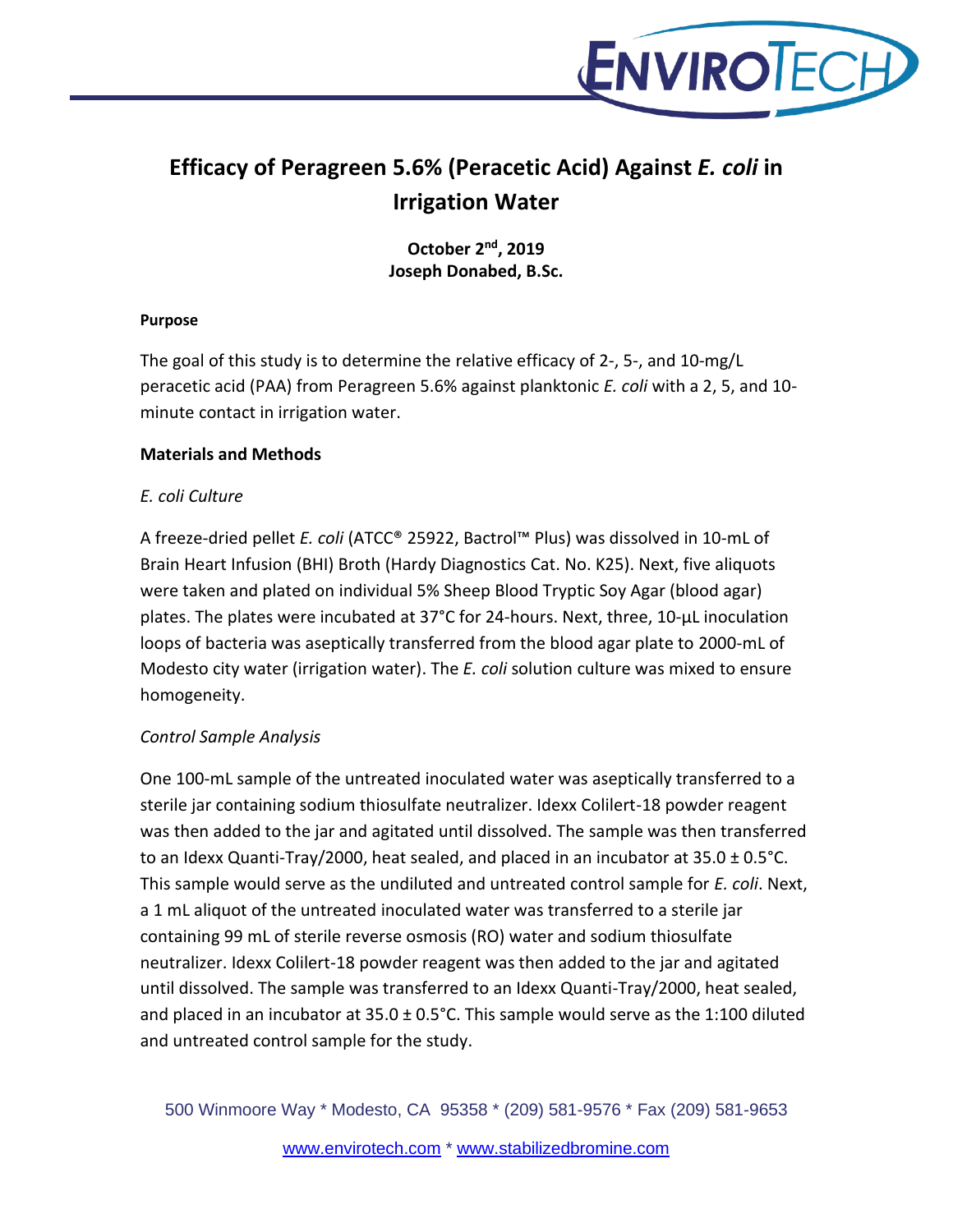

Next, the *E. coli* stock solution was divided into three individual, 500-mL samples. The individual samples would be treated with 2-, 5-, and 10-ppm active PAA from Peragreen 5.6%.

# *PAA Treatment*

The *E. coli* inoculated water samples were treated with a nominal 2-, 5-, and 10-ppm PAA from Peragreen 5.6% by dosing each sample with 16, 40, and 80-µL, respectively. The solutions were mixed via magnetic stir bar at 200-rmp to simulate in-line mixing. After 2, 5, and 10-minutes of contact, 100-mL samples of the treated water were aseptically transferred to individual sterile jars containing sodium thiosulfate neutralizer. Idexx Colilert-18 powder reagent was then added to the jar and agitated until dissolved. The sample was then transferred to an Idexx Quanti-Tray/2000, heat sealed, and placed in an incubator at  $35.0 \pm 0.5^{\circ}$ C then enumerated.

# **Results**

Table 1 lists the *E. coli* counts in the control (untreated) sample as well as the 2-ppm PAA treated samples after 2, 5, and 10-minutes of contact.

| <b>Description</b>    | E. coli (MPN/100-mL) | % Reduction |
|-----------------------|----------------------|-------------|
| Control (Untreated)   | 3088                 | ΝA          |
| 2-ppm PAA, 2-minutes  | 51.2                 | 98.3        |
| 2-ppm PAA, 5-minutes  | ND                   | >99.9       |
| 2-ppm PAA, 10-minutes | ND                   | >99.9       |

Table 2 lists the *E. coli* counts in the control (untreated) sample as well as the 5-ppm PAA treated samples after 2, 5, and 10-minutes of contact.

| <b>Description</b>    | E. coli (MPN/100-mL) | % Reduction |
|-----------------------|----------------------|-------------|
| Control (Untreated)   | 3088                 | ΝA          |
| 5-ppm PAA, 2-minutes  | ND                   | >99.9       |
| 5-ppm PAA, 5-minutes  | ND.                  | >99.9       |
| 5-ppm PAA, 10-minutes | ND                   | >99.9       |

500 Winmoore Way \* Modesto, CA 95358 \* (209) 581-9576 \* Fax (209) 581-9653